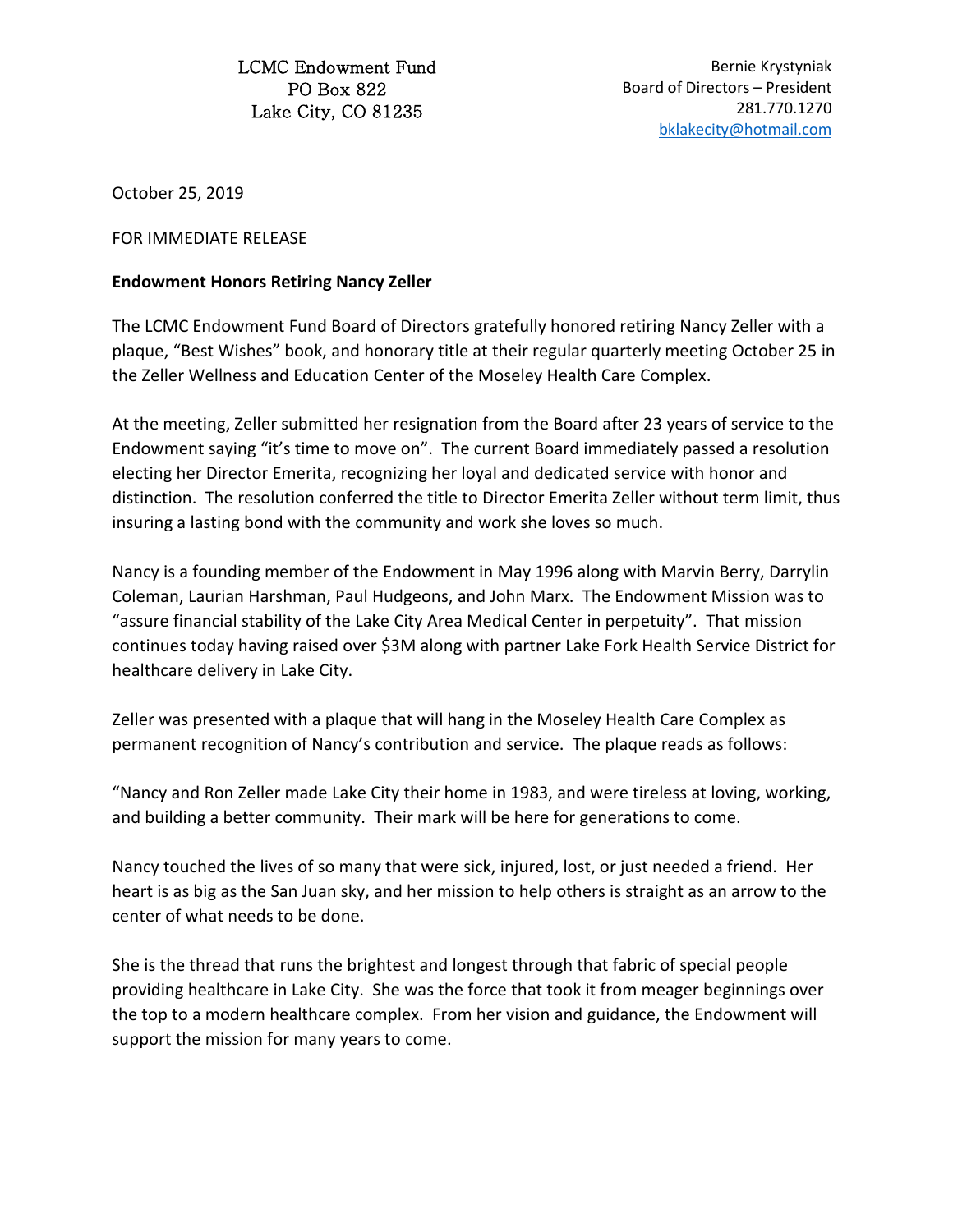## LCMC Endowment Fund PO Box 822 Lake City, CO 81235

Vison, energy, tenacity, capability, compassion, boldness, endurance, and care for others. We owe her so much."

The "Best Wishes" book contains thoughts, memories, and wishes submitted by those who know Nancy and have been touched by her kindness and support over the years. Anyone desiring to add their input to the book can submit additional wishes and thoughts to [LCMCEndowment@gmail.com.](mailto:LCMCEndowment@gmail.com)

Nancy and Ron Zeller came to Lake City in 1983 from Colorado Springs, where Nancy was an operating room supervisor. In 1985, Lake City was facing a vacancy in the Nurse Practitioner (NP) position. Nancy came to the rescue earning her NP degree in 1986. Since then she provided medical care as an NP, EMT, and volunteer.

Ron Zeller, a professional architect, builder, and EMT, was a tireless member of the Zeller team in the advancement of healthcare delivery in the community. He spearheaded the construction of the new clinic that was completed in 1991, working tirelessly planning and organizing local suppliers and contractors, much of which was provided free or at cost.

After her years as a practicing NP, Nancy has filled even larger shoes as a community volunteer, fund-raiser, founding member of the Endowment, and friend to so many. Over the years, she has been a multiple Citizen of the Year winner, 1988 nominee for the Nightingale Award, 1995 EIEIO Award winner from the Colorado Rural Health Resource Center, and was among the featured western women in the April 5, 1993 issue of *Life* magazine.

Since 1996, the Medical Center has flourished and grown from meager beginnings in a tworoom office on Silver Street to a modern 13,000 square foot complex on Henson Street completed in 2011. It now houses medical, dental, mental health, physical therapy, urgent care, lab, pharmacy, conference center, EMS, and other health services.

In 2004, the Lake Fork Health Service District was formed with permanent funding including property tax, sales tax, and patient revenue sources. The District owns and manages the medical center and is eligible for grants from the Endowment. In 2018, the Endowment expanded its scope making the Silver Thread Public Health District and Hinsdale EMS also eligible for grant support.

This rich history of giving and hard work by the Zellers, and all who have been involved, is chronicled in more detail along with stories and commentary in the recent book – *Medicine in the Mountains – The Remarkable Storied History of Health Care in Lake City*. The book is available to Endowment donors.